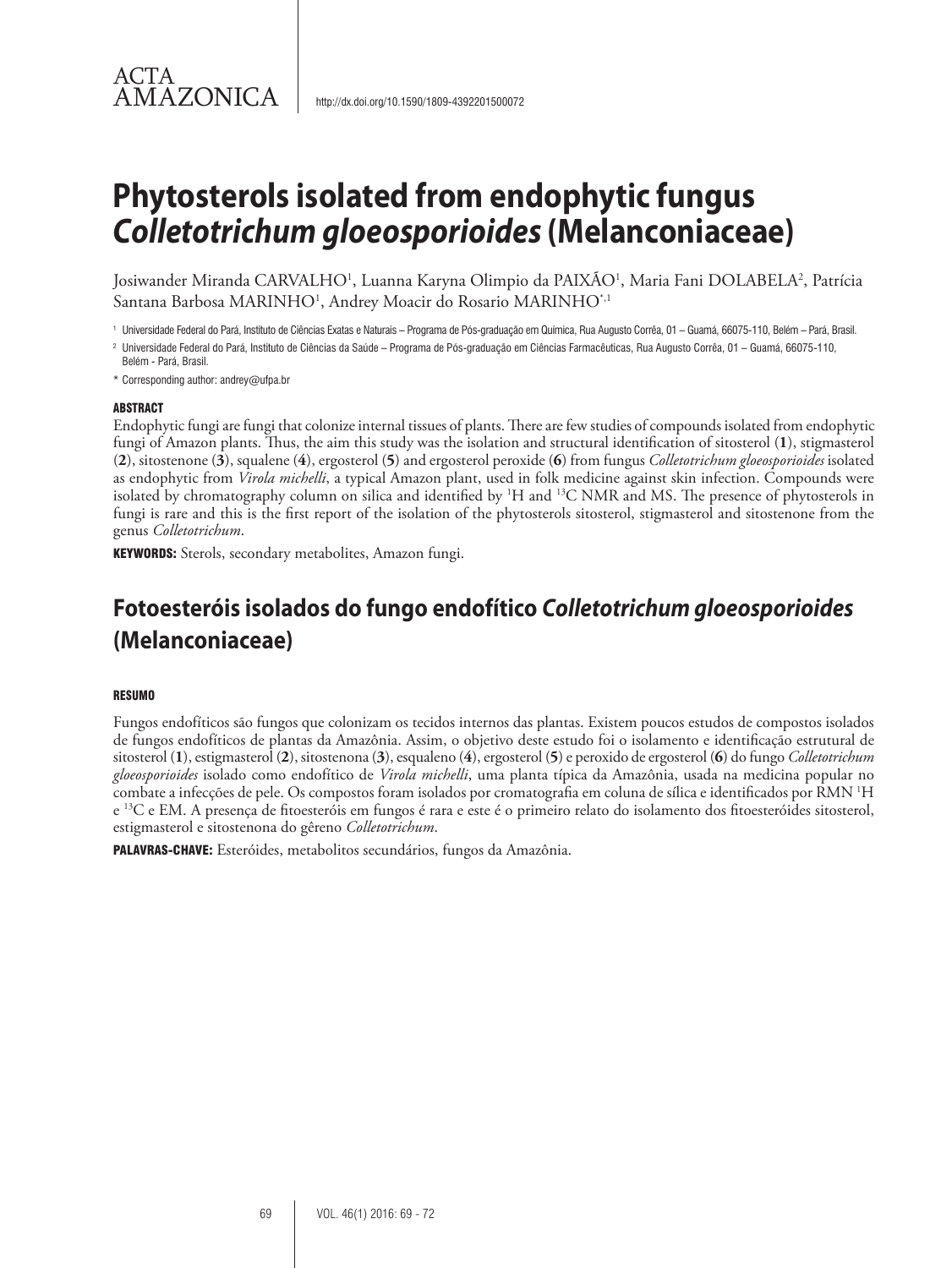# **INTRODUCTION**

Endophytic fungi are those colonizing the internal tissue of plants without causing apparent damage (Petrini *et al*. 1992). The mechanism of interaction between the endophytic fungi and their host plants has still not been completely understood, mainly from the stand point of chemistry, since it has been known that they live in a neutral or even mutualistic interaction with host plants. Fungi are good producers of secondary metabolites, many with the same biological activity (Rosa *et al.* 2010; Chandra 2012; Pinheiro *et al.* 2013), where some compounds may help the host plant with combating infestation by other fungi, viruses and bacteria (Faeth and Saari 2012; Kusari *et al.* 2013).

There are also reports of a possible "learning" known as "horizontal gene transfer" between fungus and plant, which would be the ability of organisms associated with producing the same class of compounds (Cook *et al.* 2014).

The phytosterols are broadly found in plants. The steroids sitosterol and stigmasterol are present in almost all plants; hence they are so called phytosterols. On the other hand, the steroids ergosterol and ergosterol peroxide are commonly found in fungi, occurrence of phytosterols in fungi is relatively unusual (Fontaine *et al.* 2004). The phytosterols, mainly sitosterol, have the capacity of reducing the blood cholesterol (Awad and Fink 2000), as well as phytosterols can be used to fight of cardiovascular diseases, cancer and inflammatory process (Fernandes and Cabral 2007; Woyengo *et al.* 2009; Poli and Marangoni 2010).

Brazil has about 20% of the world's biodiversity, especially in the Amazon forest, largest tropical and wet tropical forest, and invaluable source of raw materials in various sectors. Despite the huge Amazonian biodiversity, species that compose it and their relationships are not well known, much less its organisms and their interactions with other beings (Souza *et al.* 2004). The vegetal specie *Virola michelli* 

(Myristicaceae) is a typical Amazon plant known as "ucuúba" for local population and used in folk medicine as a plaster for irritation relief caused by fungi and to treatment of skin infections. Phytochemical and pharmacological studies have showed the anti-inflammatory potential of the crude extracts and pure compounds isolated from *V. michelli* (Santos *et al.* 1996; Santos *et al.* 2007). Thus, according Cook *et al.* (2014), there is a big probability to find compounds with useful biological activities produced by microorganisms.

In this context, we intend to contribute to the knowledge of diversity and biotechnological potential of Amazonian microorganisms; especially of endophytic fungi isolated from plant *Virola michelli*. Then, we describe the isolation and structural identification of sitosterol (**1**), stigmasterol (**2**), sitostenone (**3**), squalene (**4**), ergosterol (**5**) and ergosterol peroxide (**6**) from the endophytic fungus *Colletotrichum gloeosporioides* (Figure 1). The presence of phytosterols in fungi is rare and this is the first report of the isolation of phytosterols sitosterol, stigmasterol and sitostenone from the genus *Colletotrichum*.

# **MATERIAL AND METHODS**

#### **General procedures**

The <sup>1</sup>H and <sup>13</sup>C NMR experiments were recorded on a NMR spectrometer (Mercury 300, Varian, Oxford, Oxfordshire, UK) with  $\mathrm{CDCl}_3$  as solvent and standard. The MS spectra were carried out in the mass spectrometer using ESI (+) ion mode (Acquity TQD, Waters, Milford, MA, USA).

#### **Microorganism**

The fungus *C. gloeosporioides* (Arx, 1957; Melanconiaceae) was obtained from a collection of the "Laboratorio de Bioensaios e Química de Micro-organismos – LaBQuiM / UFPA". This collection contains isolates from *V. michelli*. The fungus was inoculated into a Petri dish containing PDA



Figure 1. Compounds isolated from Colletotrichum gloeosporioides. Sitosterol (1), stigmasterol (2), sitostenone (3), squalene (4), ergosterol (5) and ergosterol peroxide (6)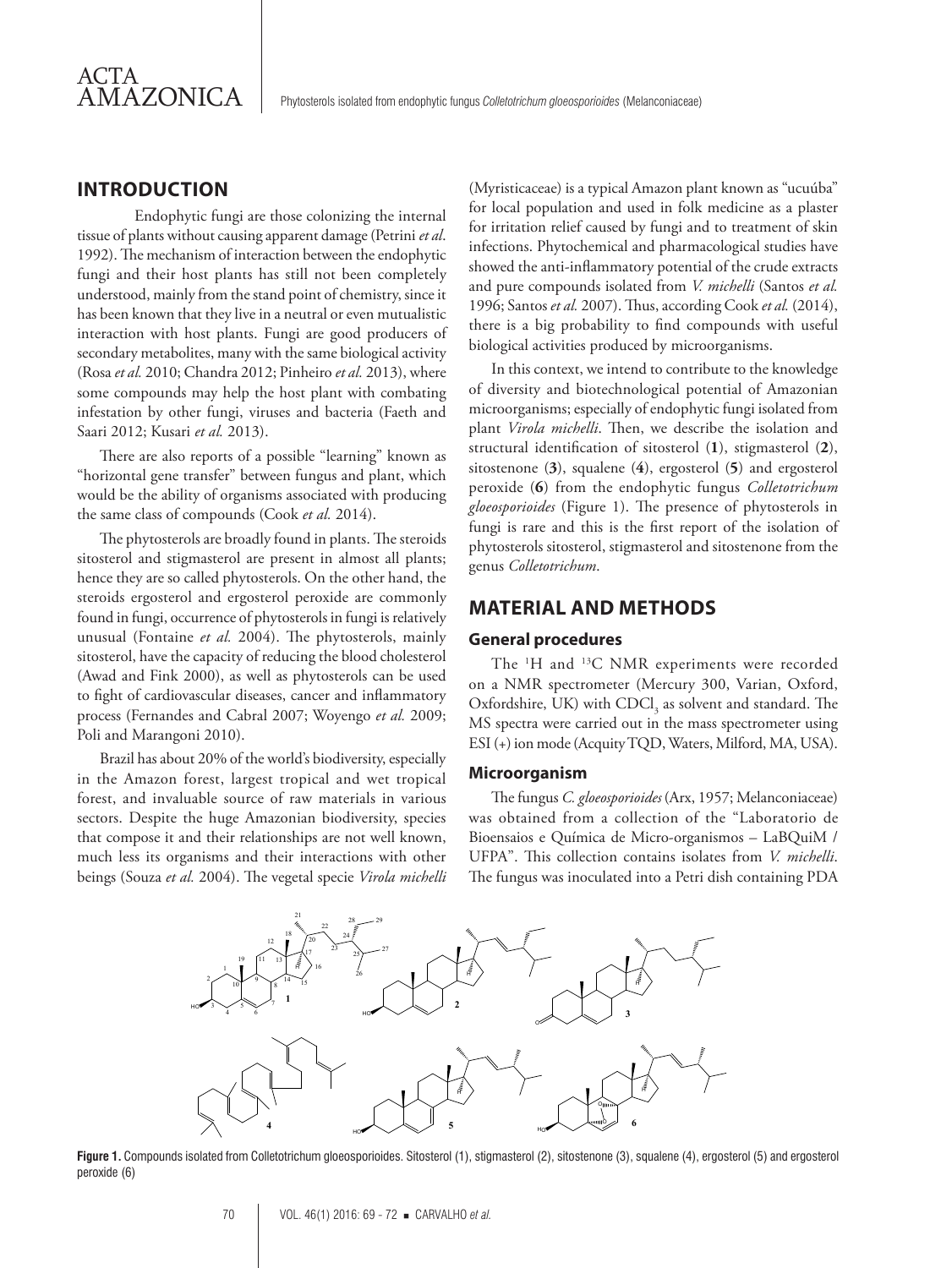culture medium (Potato, Dextrose, and Agar) and incubated at BOD 25 °C for eight days to reactivation. One strain is deposited as a code CGGVM05.

# **Cultivation of** *C. gloeosporioides* **CGGVM05 in rice and isolation of the compounds**

Twenty Erlenmeyer flasks (1000 mL) containing 200 g of rice ("Uncle's Been®") and 75 mL of water per flasks were autoclaved for 45 min at 121 °C. Small pieces of PDA containing mycelium of *C. gloeosporioides* were added to 18 Erlenmeyer flasks under sterile conditions, then the Erlenmeyer flasks were incubated at 25 °C for 30 days for colony growth, two Erlenmeyer flaks were used as control. Biomass was macerated with hexane, ethyl acetate and methanol, in which the hexane (5.44 g), ethyl acetate (27.09 g) and MeOH (26.70 g) extracts were obtained after evaporation in rotary evaporator of resulting solutions. The hexane extract was fractionated on silica column using a mixture of hexane, ethyl acetate and methanol, in order increasing polarity, as eluent. The resulting fractions were successively chromatographed on silica gel CC by using hexane, ethyl acetate and methanol as mobile phase in a gradient of polarity and monitored by TLC. Following chemical constituents were isolated sitosterol + stigmasterol (**1**+**2**, 18.3 mg), sitostenone (**3**, 5.9 mg), squalene (**4**, 23.9 mg), ergosterol (**5**, 462.2 mg) and ergosterol peroxide (**6**, 113.9 mg).

### **RESULTS**

ACTA

**AMAZONICA** 

The chemical study of the fungus *C. gloeosporioides*  CGGMV05 lead the isolation of sitosterol (**1**), stigmasterol (**2**), sitostenone (**3**), squalene (**4**), ergosterol (**5**) and ergosterol peroxide (**6**). This is the first report of the isolation of the phytosterols sitosterol, stigmasterol and sitostenone from the genus *Colletotrichum.*

# **DISCUSSION**

The phytosterols are widely spread in the plant kingdom. Normally, they are obtained in mixture of hard separation, because of showing similarity in physical proprieties. The most common are sitosterol and stigmasterol. Mixture containing stigmasterol are identified in 1 H NMR spectrum by signals referents to the vinyl hydrogens (H-22 and H-23) that show up as two doublets between  $\delta_H$  5.00 and  $\delta_H$  5.20. In all cases H-6 show up as a broad doublet in the <sup>1</sup>H NMR spectrum at  $\delta_{\rm H}$  5.35 and H-3 hydrogen show as multiple around  $\delta_{\rm H}$ 3.50. The phytosterols can be free, glycosylated or esterified.

The mixture of compounds  $1 + 2$  was analyzed by mass spectrometry ESI (+) and peaks *m/z* 415 [M+H]+ and *m/z* 413 [M+H]+ were observed, allowing propose the molecular formulas  $C_{29}H_{50}O$  to  $1$  and  $C_{29}H_{48}O$  to  $2$ . Analysis of the <sup>1</sup>H NMR spectrum of the fraction studied showed that it had

a mixture of two compounds, coded **1** and **2**. The spectrum indicated signals characteristic to sterols, such as olefinic hydrogens  $\delta_{H}$  5.35 (*d*, *J* = 6.0 Hz, H-6) and carbinolic hydrogen  $\delta_H$  3.50 (*m*, H-3), including the accumulation of signals in the region between  $\delta_H$  0.60 and  $\delta_H$  2.40 referent to many groups of hydrogens such as methyl, methylene and methine, which characterize the sitosterol (**1**). The double doubet at  $\delta_{H}$  5.13 (*J* = 15.5 and 8.0 Hz, H-22) and  $\delta_{H}$  5.01 (*J* = 15.5 and 8.0 Hz, H-23) are referent to the olefinic hydrogens of double bond with stereochemistry *trans* in the side chain of a stigmastane. These double doublet combined to others signals discussed to sitoterol characterize the compound stigmasterol (**2**). Through the strength of the signals relating to the olefinic protons H-22, H-23 and H-6 was also observed that sitosterol is in a higher proportion in the mixture. The 13C NMR spectrum of the mixture of **1** and **2** showed characteristic signs of sitosterol and stigmasterol δ<sub>c</sub> 121.7 (C-6); δ<sub>c</sub> 140.6 (C-5);  $\delta_c$ 129.3 (C-23) and  $\delta_c$  138.3 (C-22) confirming identification (Goulart *et al.* 1993).

The compound **3** was analyzed by mass spectrometry ESI (+) and peak  $m/z$  413 [M+H]<sup>+</sup> was observed, allowing propose the molecular formula  $C_{29}H_{48}O$  to **3**. The <sup>1</sup>H NMR spectrum of compound **3** showed the same pattern signals for **1** and **2** with the exception of the signal at  $\delta_H$  3.50 referring to the carbinolic hydrogen H-3. In the 13C NMR spectrum was observed an additional signal at  $\delta_c$  199.3 (C-3) referent to carbonilic carbon, thus the compound **3** was identified as sitostenone (Prachayasittikul *et al.* 2009).

The compound **4** was isolated from the nonpolar fractions of extract in the form of oil. In its 1 H NMR spectrum verified the presence of olefinic hydrogens in the region between  $\delta_H$ 5.07 and  $\delta_{\rm H}$  5.14. Signals assigned to methylene hydrogens neighboring double bonds were observed at  $\delta_{\rm H}$  2.00. In  $\delta_{\rm H}$ 1.60 and  $\delta_{\rm H}$  1.68 are signs commonly attributed to hydrogens of methyl attached to carbon *sp2* . In the 13C NMR spectrum showed six signs related to olefinic carbons ( $\delta_c$  135.1; 134.9; 131.2; 124.4; 124.3; 124.2) signals for six methylene carbons  $(\delta_c 39.7 2x; 29.7; 28.3; 26.7 \text{ and } 26.6)$  and four signals related to methyl carbons ( $\delta_c$  25.7; 17.7; 16.0; 15.9). A comparison of the NMR data of the compound **4** with the literature enabled us to identify as squalene (Barreto *et al.* 2013).

The compounds **5** and **6** are commonly isolated from fungi and were identified through analysis of <sup>1</sup>H and <sup>13</sup>C NMR spectra and compared to the literature data and presented total similarity to ergosterol and ergosterol peroxide (Marinho *et al.* 2009).

To confirm that the phytosterols were produced by the fungus *C. gloeosporioides* the control extract (only the rice culture medium) was analyzed by direct-infusion electrospray mass spectrometry in positive ion mode ESI(+), where the